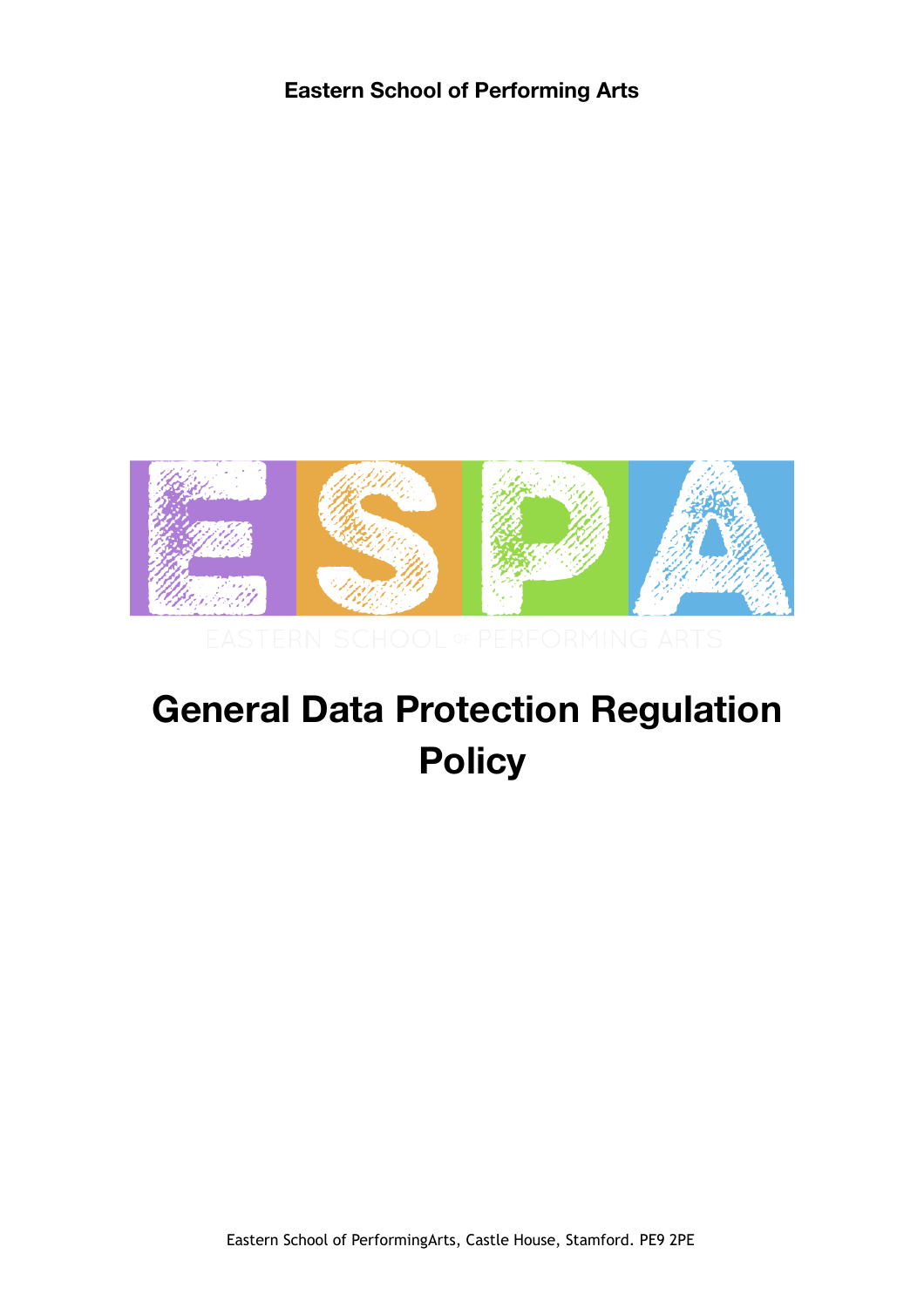#### **Statement**

GDPR stands for General Data Protection Regulation and replaces the previous Data Protection Directives that were in place. It was approved by the EU Parliament in 2016 and comes into effect on 25th May 2018.

GDPR states that personal data should be 'processed fairly & lawfully' and 'collected for specified, explicit and legitimate purposes' and that individuals data is not processed without their knowledge and are only processed with their 'explicit' consent. GDPR covers personal data relating to individuals. Eastern School of Performing Arts is committed to protecting the rights and freedoms of individuals with respect to the processing of students, parents, visitors and staff personal data.

The Data Protection Act gives individuals the right to know what information is held about them. It provides a framework to ensure that personal information is handled properly.

Eastern School of Performing Arts is registered with the ICO (Information Commissioners Office) under registration reference: ZA280995 Certificates are on display on the information boards at the school.

#### **GDPR includes 7 rights for individuals**

#### **1) The right to be informed**

Eastern School of Performing Arts works in partnership with New College Stamford, who are a registered learning provider with Pearson/BTEC and as so, are required to collect and manage certain data. We need to know parent's names, addresses, telephone numbers, email addresses. We need to know Students' full names, addresses, date of birth and Education school, along with any SEN requirements. We are requested to provide this data to Pearson, LAMDA and Associated Board of Dance for examination purposes; this information is sent via a secure electronic file transfer system.

We are required to collect certain details of visitors to our school. We need to know visitors names, telephone numbers, and where appropriate company name. This is in respect of our Health and Safety and Safeguarding Policies.

As an employer Eastern School of Performing Arts is required to hold data on its Teachers; names, addresses, email addresses, telephone numbers, date of birth, National Insurance numbers, photographic ID such as passport and driver's license, bank details. This information is also required for Disclosure and Barring Service checks (DBS) and proof of eligibility to work in the UK. This information is sent via a secure file transfer system to Capita for the processing of DBS checks. DBS Numbers and date of issue are also held on a central staffing record.

Eastern School of Performing Arts uses Cookies on its website to collect data for Google Analytics, this data is anonymous.

#### **2) The right of access**

At any point an individual can make a request relating to their data and Eastern School of Performing Arts will need to provide a response (within 1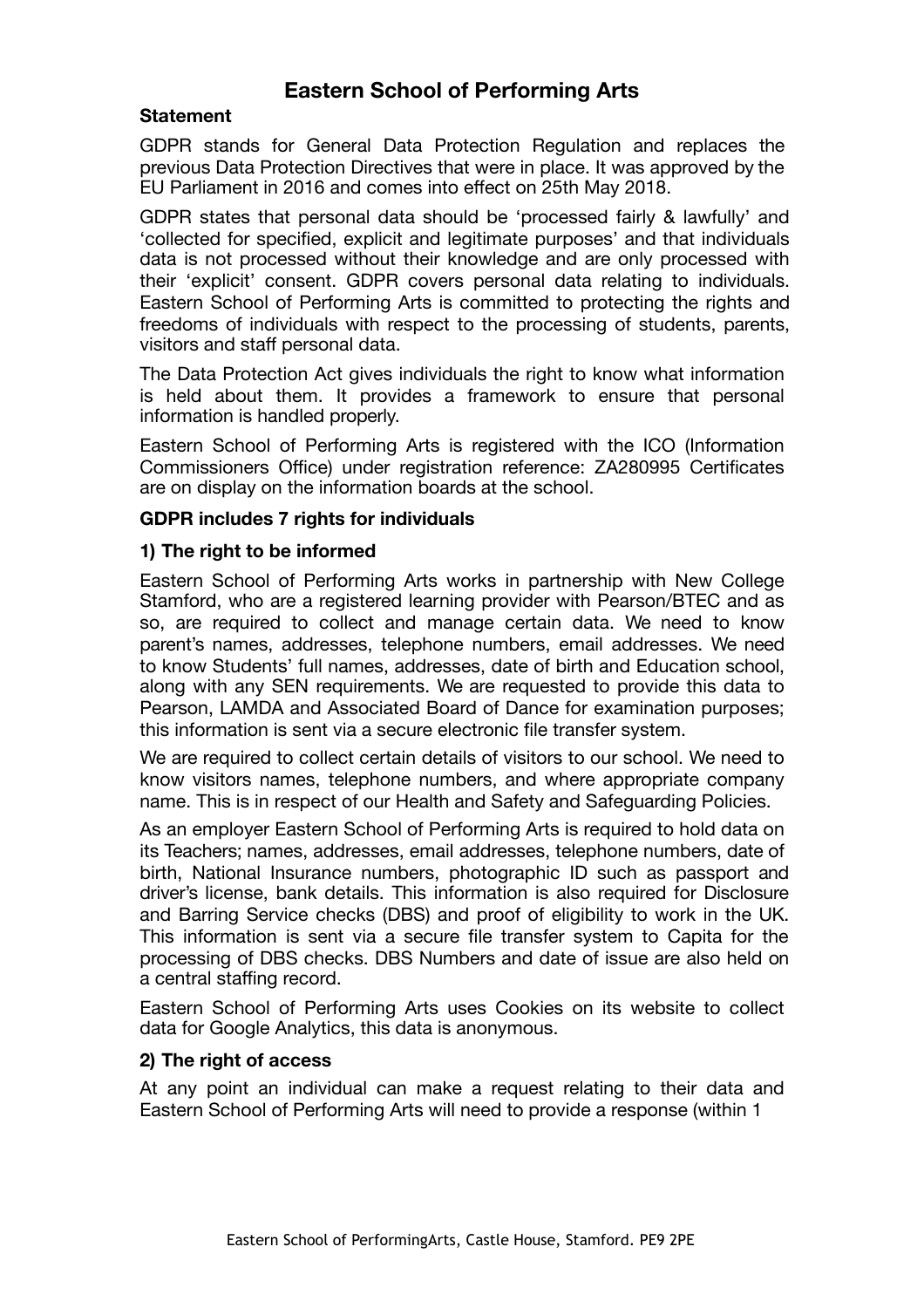month). Eastern School of Performing Arts can refuse a request, if we have a lawful obligation to retain data but we will inform the individual of the reasons for the rejection. The individual will have the right to complain to the ICO if they are not happy with the decision.

#### **3) The right to erasure**

You have the right to request the deletion of your data where there is no compelling reason for its continued use. However Eastern School of Performing Arts has a legal duty to keep students and parents details for a reasonable time\*, Eastern School of Performing Arts retain these records for 3 years after leaving the school, accident and injury records for 3 years or until the student reaches 21 years, and until the student reaches 24 years for Child Protection records. Staff records must be kept for 6 years after the member leaves employment, before they can be erased. This data is archived securely onsite and shredded after the legal retention period.

#### **4) The right to restrict processing**

Students, parents, visitors and staff can object to Eastern School of Performing Arts processing their data. This means that records can be stored but must not be used in any way, for example reports or for communications.

#### **5) The right to data portability**

Eastern School of Performing Arts requires data to be transferred from one IT system to another; such as from Eastern School of Performing Arts to New College, Stamford, for examinations with London Academy of Dramatic Arts and Associated Board of Dance. These recipients use secure file transfer systems and have their own policies and procedures in place in relation to GDPR.

#### **6) The right to object**

Students, Parents, visitors and staff can object to their data being used for certain activities like marketing or research.

#### **7) The right not to be subject to automated decision-making including profiling.**

Automated decisions and profiling are used for marketing based organisations. Eastern School of Performing Arts does not use personal data for such purposes.

#### **Storage and use of personal information**

All paper copies of students and staff records are kept in a locked filing cabinet, within a locked office at Eastern School of Performing Arts, Stamford. All electronic records are kept on a secure data system with New College Stamford. Access is only available to members of staff who have passed through New College Stamford clearance.

Members of staff can have access to paper files but information taken from the files about individual students is confidential and apart from archiving, these records remain on site at all times. These records are shredded after the retention period.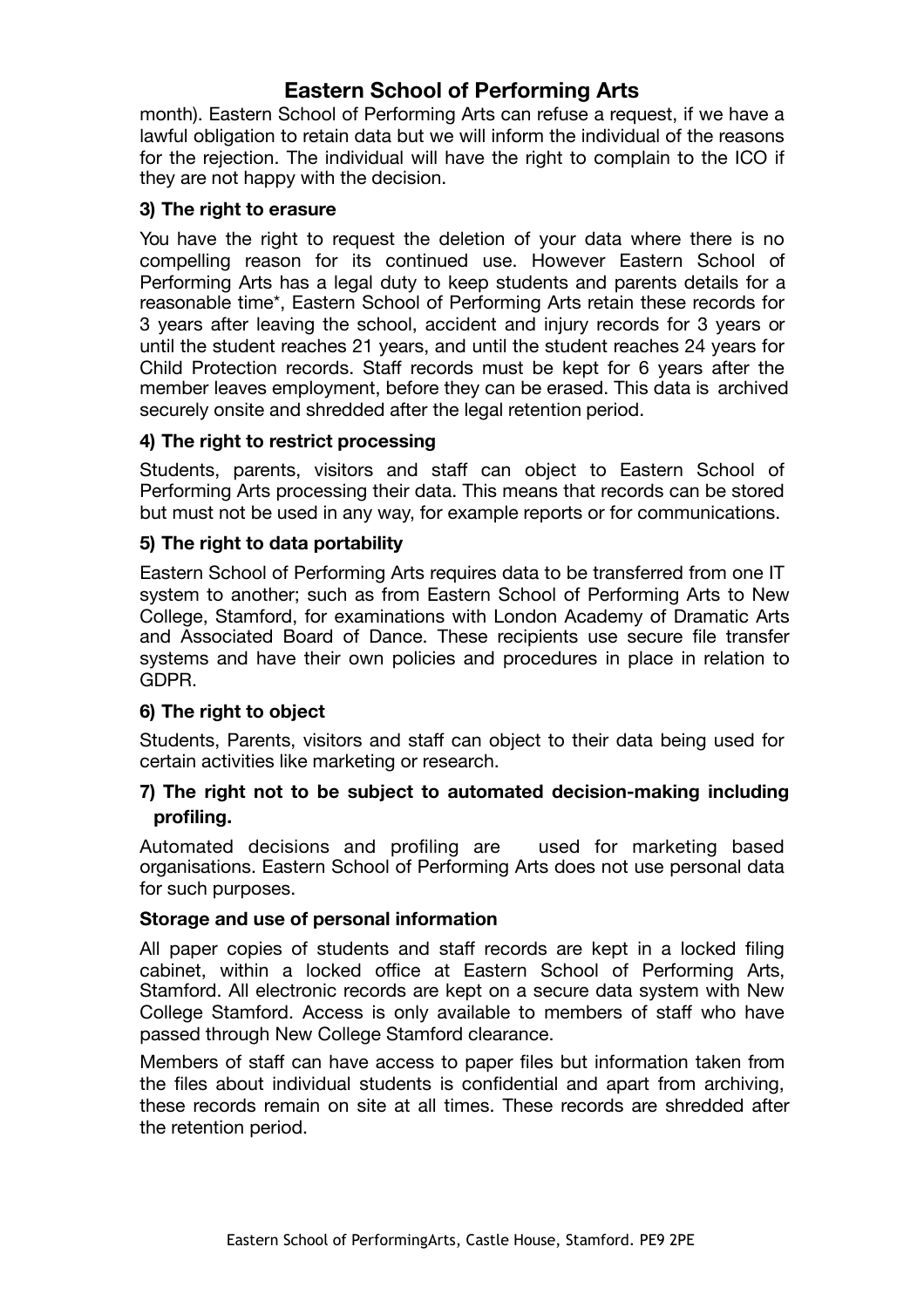Information about individual students is used in certain documents, such as, registers, Individual learning plans, referrals to external agencies and disclosure forms. These documents include data such as student names, date of birth and sometimes address. These records are shredded after the relevant retention period.

Eastern School of Performing Arts collects a large amount of personal data every year including; names and addresses of those on the enquiry list. These records are shredded if the student does not apply or attend, or it is added to the students file and stored appropriately.

Information regarding families' involvement with other agencies is stored both electronically on New College Stamford portal and in paper format, this information is kept in a locked filing cabinet at Eastern School of Performing Arts. These records are shredded after the relevant retention period.

Eastern School of Performing Arts stores personal data held visually in photographs or video clips or as sound recordings for both examination compliance and publicity purposes. All transfers of data are through secure sharing facilities. Students sign consent forms at the start of their course, and photographs, videos, sound recordings are not held with names upon a student leaving.

Access to all Office computers is password protected. When a member of staff leaves the company these passwords are changed in line with this policy and our Safeguarding policy. Any portable data storage used to store personal data, e.g. USB memory stick, are password protected and/or stored in a locked filing cabinet.

GDPR means that Eastern School of Performing Arts must;

- \* Manage and process personal data properly
- \* Protect the individual's rights to privacy
- \* Provide an individual with access to all personal information held on them

This Policy was adapted at a meeting at Eastern School of Performing Arts in May 2018 Signed on behalf of Eastern School of Performing Arts

kingan

Kelly-Ann Gordon Policy reviewed: July 2020

Next review date: July 2021

\* please see attached Learning Alliance Retention periods for records.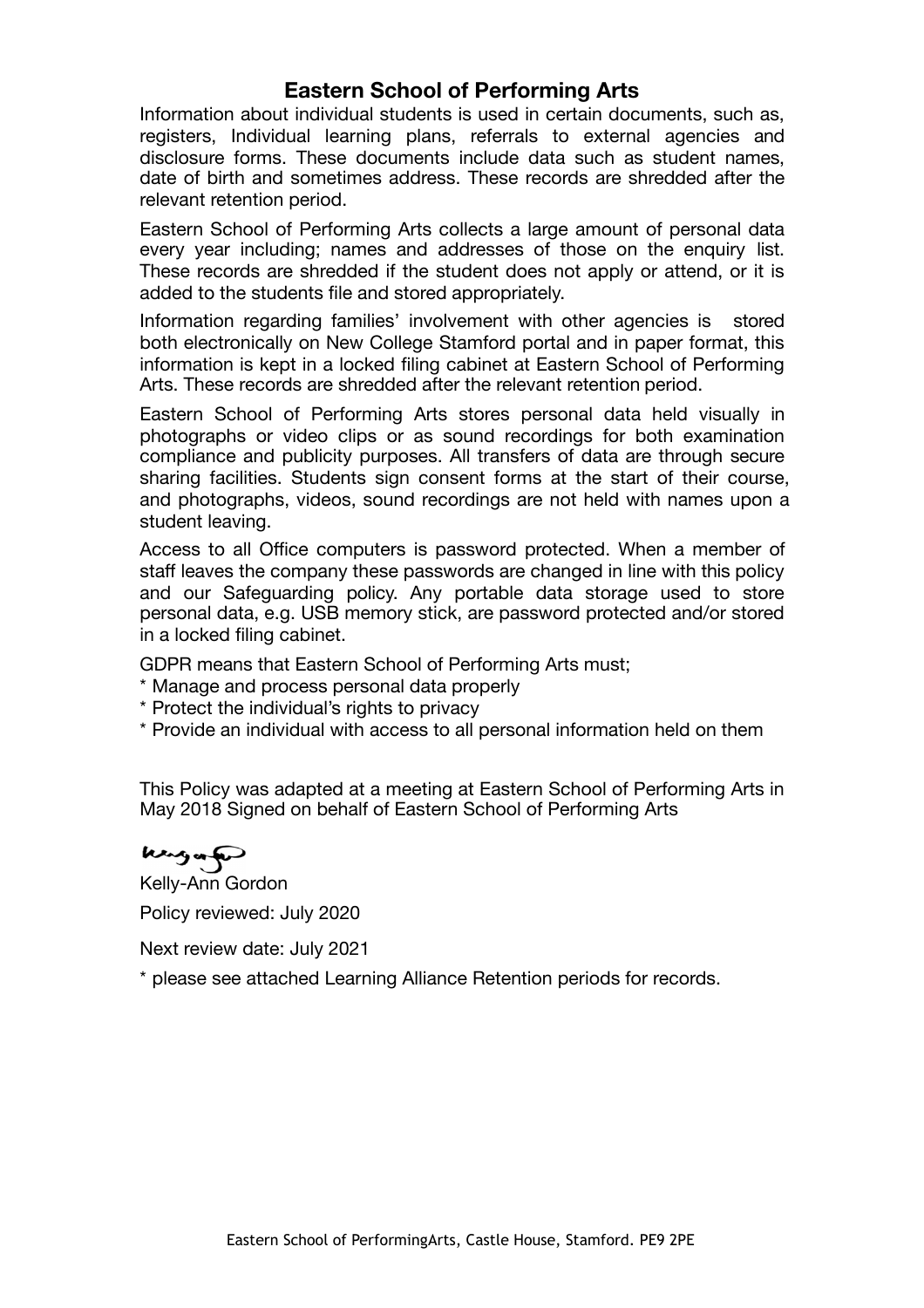# **Eastern School of Performing Arts Retention periods for records**

|                                                                                      |                                                                                       |                     | <b>DBS Code of Practice</b>                                                                                                                                                                                                                                                                                                           |
|--------------------------------------------------------------------------------------|---------------------------------------------------------------------------------------|---------------------|---------------------------------------------------------------------------------------------------------------------------------------------------------------------------------------------------------------------------------------------------------------------------------------------------------------------------------------|
| <b>DBS</b> check                                                                     | 6 months                                                                              | Recommend<br>at ion | The following basic<br>information should be<br>retained after the<br>certificate is destroyed:<br>the date of issue; the<br>name of the subject; the<br>type of disclosure; the<br>position for which the<br>disclosure was<br>requested; the unique<br>reference number; and<br>the details of the<br>recruitment decision<br>taken |
|                                                                                      |                                                                                       | Pay                 |                                                                                                                                                                                                                                                                                                                                       |
| Wage/<br>salary<br>records<br>(including<br>overtime,<br>bonuses<br>and<br>expenses) | 6 years                                                                               | Requirement         | <b>Taxes Management Act</b><br>1970                                                                                                                                                                                                                                                                                                   |
| Statutory<br>Maternity<br>Pay (SMP)<br>records                                       | 3 years<br>after the<br>end of the<br>tax year to<br>which they<br>relate             | Requirement         | The Statutory<br><b>Maternity Pay</b><br>(General) Regulations<br>1986                                                                                                                                                                                                                                                                |
| Statutory<br><b>Sick Pay</b><br>(SSP)<br>records                                     | 3 years<br>after the<br>end of the<br>tax year to<br>which they<br>relate             | Requirement         | The Statutory Sick<br>Pay (General)<br><b>Regulations 1982</b>                                                                                                                                                                                                                                                                        |
| Income tax<br>and<br><b>National</b><br>Insurance<br>returns/<br>records             | At least 3<br>years after<br>the end of<br>the tax<br>year to<br>which they<br>relate | Requirement         | The Income Tax<br>(Employments)<br>Regulations 1993<br>(as amended)                                                                                                                                                                                                                                                                   |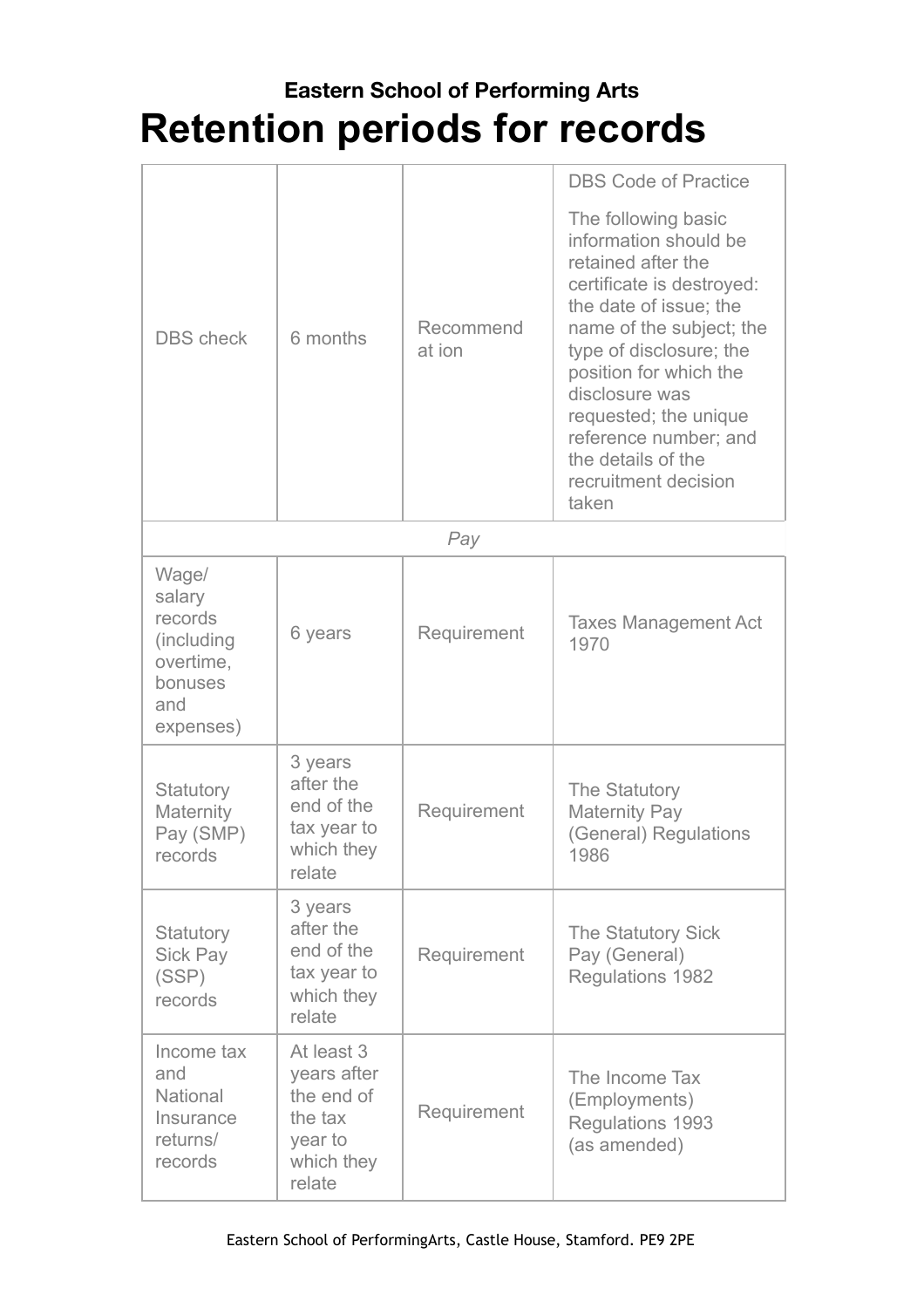| Redundancy<br>details,<br>calculations<br>of payments,<br>refunds,<br>notification<br>to the<br>Secretary of<br><b>State</b>                            | years<br>6<br>after<br>employme<br>nt ends                                                                                                                                        | Recommen<br>da tion      | <b>Chartered Institute</b><br>of Personnel and<br>Development                                                              |
|---------------------------------------------------------------------------------------------------------------------------------------------------------|-----------------------------------------------------------------------------------------------------------------------------------------------------------------------------------|--------------------------|----------------------------------------------------------------------------------------------------------------------------|
|                                                                                                                                                         |                                                                                                                                                                                   | <b>Health and safety</b> |                                                                                                                            |
| <b>Staff</b><br>accident<br>records (for<br>organisation<br>s with 10 or<br>more<br>employees)                                                          | 3 years<br>after the<br>date the<br>record was<br>made<br>(there are<br>separate<br>rules for<br>the<br>recording<br>of<br>accidents<br>involving<br>hazardous<br>substance<br>S) | Requirement              | <b>Social Security</b><br>(Claims and<br>Payments)<br>Regulations 1979                                                     |
| Records of<br>any<br>reportable<br>death, injury,<br>disease or<br>dangerous<br>occurrence                                                              | 3 years<br>after the<br>date the<br>record was<br>made                                                                                                                            | Requirement              | The Reporting of<br>Injuries, Diseases and<br>Dangerous<br>O<br>ccurrences<br>Regulations 1995<br>(RIDDOR) (as<br>amended) |
| Accident/<br>medical<br>records as<br>specified by<br>the Control<br>of<br><b>Substances</b><br>Hazardous<br>to Health<br><b>Regulations</b><br>(COSHH) | 40 years<br>from the<br>date of the<br>last entry                                                                                                                                 | Requirement              | The Control of<br><b>Substances Hazardous</b><br>to Health Regulations<br>2002 (COSHH)                                     |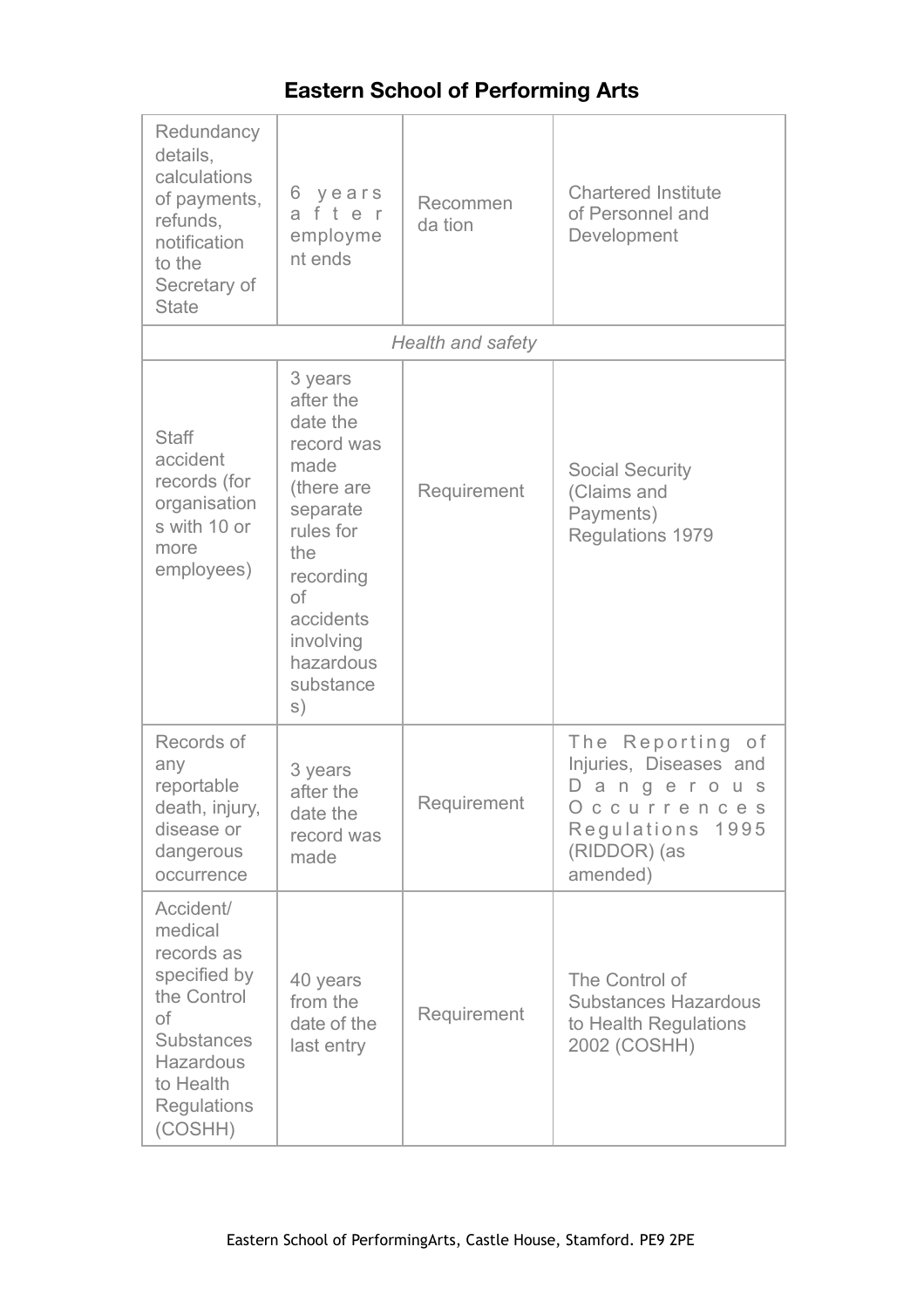| Assessment<br>s under<br>Health and<br>Safety<br><b>Regulations</b><br>Permanently<br>and records<br>Οf<br>consultation<br>s with safety<br>representativ<br>e s | Recommen<br>da tion | <b>Chartered Institute</b><br>of Personnel and<br>Development |
|------------------------------------------------------------------------------------------------------------------------------------------------------------------|---------------------|---------------------------------------------------------------|
|------------------------------------------------------------------------------------------------------------------------------------------------------------------|---------------------|---------------------------------------------------------------|